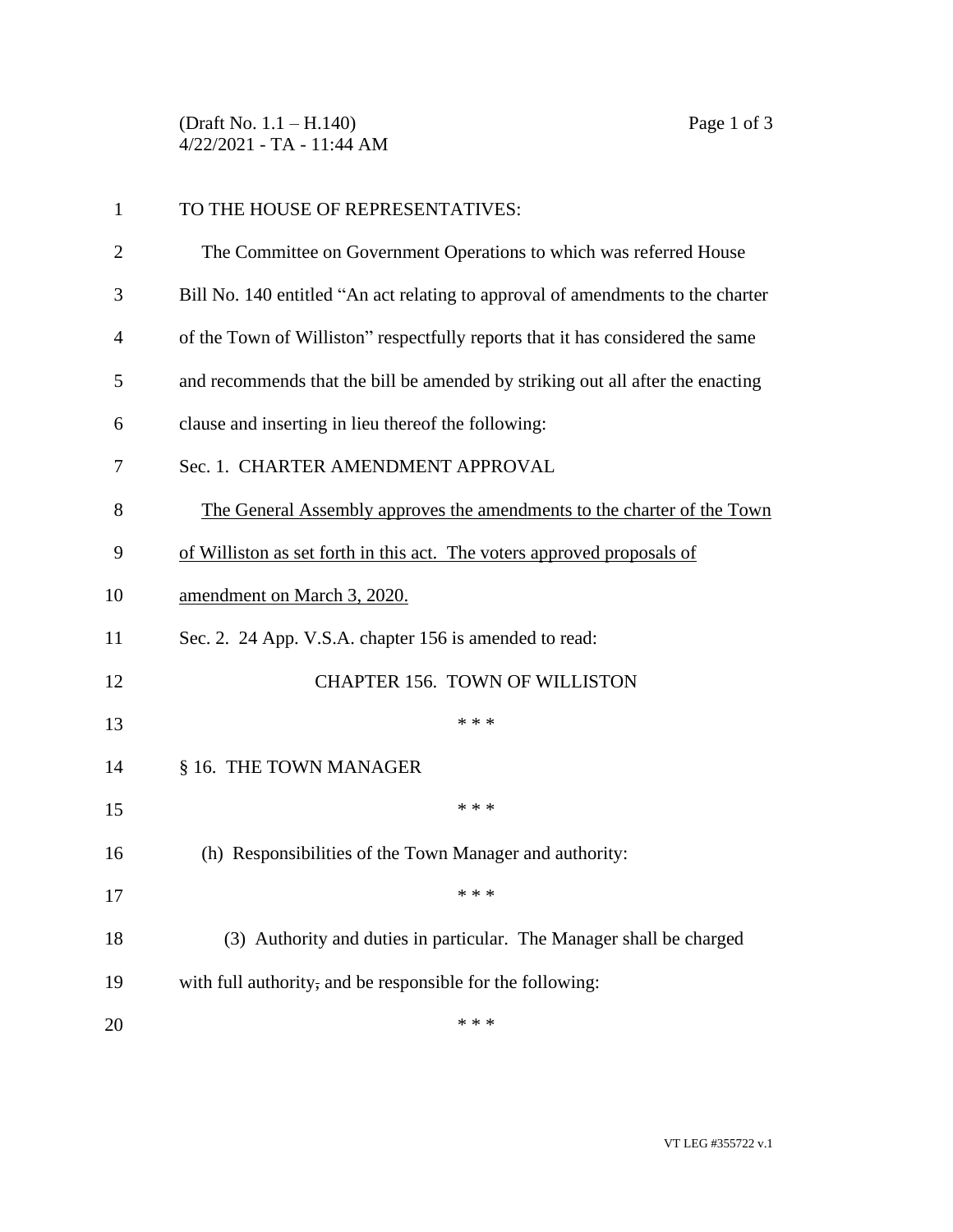## (Draft No. 1.1 – H.140) Page 2 of 3 4/22/2021 - TA - 11:44 AM

| $\mathbf{1}$   | (J) To appoint, upon merit and fitness alone, and, when the Manager              |  |  |
|----------------|----------------------------------------------------------------------------------|--|--|
| $\overline{2}$ | deems necessary for the good of the service, suspend or remove any               |  |  |
| 3              | subordinate official, employee, or agent, including the Town Treasurer,          |  |  |
| $\overline{4}$ | Assistant Town Treasurer, and administrative officer (Zoning Administrator),     |  |  |
| 5              | under the Manager's supervision as provided for in this charter. The Library     |  |  |
| 6              | Director shall be appointed or removed by the Manager with the advice and        |  |  |
| 7              | consent of a majority of the Library Board of Trustees. All such appointments    |  |  |
| 8              | may be without definite terms, except as provided in section 19 of this charter, |  |  |
| 9              | unless for provisional, temporary, or emergency service, in which case, terms    |  |  |
| 10             | shall not exceed the maximum periods prescribed by the personnel rules and       |  |  |
| 11             | regulations. The Manager may authorize the head of a department or of an         |  |  |
| 12             | office responsible to the Manager to appoint and remove subordinates in such     |  |  |
| 13             | office or department.                                                            |  |  |
| 14             | * * *                                                                            |  |  |
| 15             | Sec. 3. EFFECTIVE DATE                                                           |  |  |
| 16             | This act shall take effect on passage.                                           |  |  |
| 17             |                                                                                  |  |  |
| 18             |                                                                                  |  |  |
| 19             | (Committee vote:                                                                 |  |  |